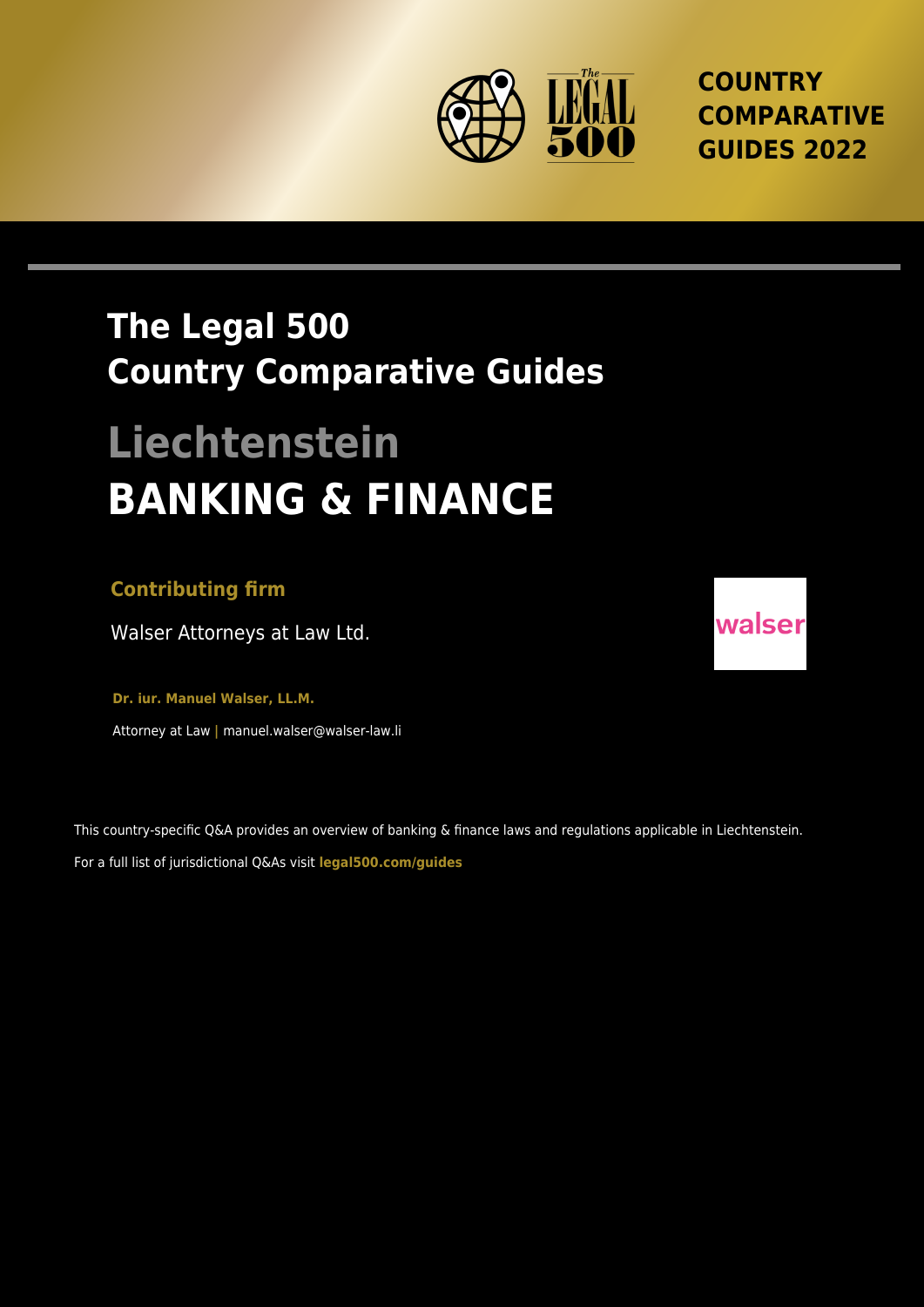### **LIECHTENSTEIN BANKING & FINANCE**



#### **1. What are the national authorities for banking regulation, supervision and resolution in your jurisdiction?**

The Ministry of General Affairs and Finance is the competent governmental authority relevant for financial regulation in Liechtenstein and is officially headed by the Prime Minister.

The relevant supervisory authority of Banks is the Financial Market Authority Liechtenstein (FMA). The legal mandate of the FMA is to ensure the stability of the Liechtenstein financial market, the protection of clients, the prevention of abuses and the implementation of and compliance with the recognized international standards (Financial Market Supervision Act). The FMA ensures client protection by, inter alia, continuously verifying the liquidity and capital of banks, the appropriateness of risk distribution, and the professional and personal qualifications of persons serving on boards of directors and management.

#### **2. Which type of activities trigger the requirement of a banking licence?**

Liechtenstein banks and investment firms are regulated by the Liechtenstein Banking Act (BA) and the Banking Ordinance (BO). Under the BA the following activities trigger the requirement of a banking license:

- a. the acceptance of deposits and other repayable funds;
- b. the lending of third-party funds to an indeterminate group of borrowers;
- c. the custody business;
- d. the provision of investment services and ancillary services and the performance of other off-balance-sheet banking transactions;
- e. the provision of payment services within the meaning of the Payment Services Act (Disbursement transactions, deposit transactions, funds transfer transactions, account information services, payment

initiation services);

- f. the issuance of electronic money;
- g. the assumption of guarantees, warranties and other liabilities for others, insofar as the assumed obligation is for monetary benefits;
- h. the trading in foreign currencies for own account or for the account of a third party.

Liechtenstein has implemented the rules and regulations according to EU standards. Reference is made to the guidelines of the European Banking Authority (EBA).

#### **3. Does your regulatory regime know different licenses for different banking services?**

The Banking Act distinguishes between banks and investment firms and therefore, different licenses are available.

Banks require a licence from the FMA Liechtenstein to commence bank business activities. Banking business includes, for example, the acceptance of deposits and other repayable funds, the lending of third-party funds to an unspecified group of borrowers, the assumption of sureties, guarantees and other liabilities for others provided that they are denominated in money, or trading in foreign currencies for their own account or for the account of third parties. However, banks may also provide investment services and ancillary services.

Investment firms are companies that provide investment services and ancillary services and therefore, investment firms may only carry out part of the business that banks do. Thus, lower regulatory requirements and approval standards apply.

#### **4. Does a banking license automatically permit certain other activities, e.g., broker dealer activities, payment services, issuance of e-money?**

Under the BA each application for a licence shall be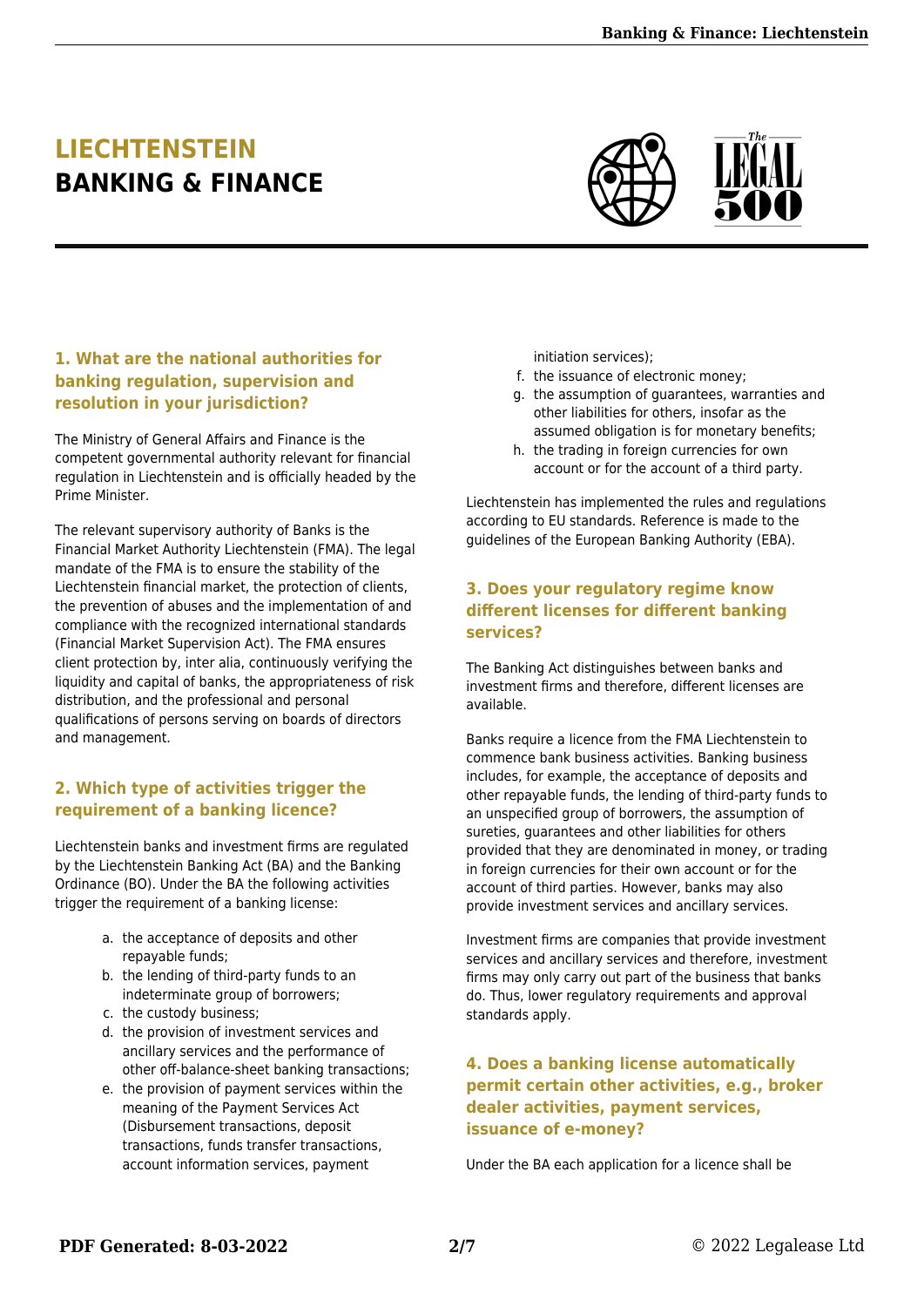accompanied by a business plan indicating in particular the type of business envisaged and the organizational structure of the bank. The license issued by the FMA is based on the defined specific business model and scope of services of the business plan and does not automatically cover all bank activities.

In the past, many EU rules and regulations have been implemented in Liechtenstein so that special licenses are required for Liechtenstein banks for payment services, issuance of e-money and many other aspects in the area of financial market business. A bank with a full banking license may engage in all of these activities without additional licenses as long as it provides the necessary knowledge and organization to carry out these activities.

#### **5. Is there a "sandbox" or "license light" for specific activities?**

Within the scope of the BA, there is no specific sandbox model or licensing light, except for the different licences as explained above. However, there are specific laws for other financial services such as e-money or payment institutes. Furthermore, Liechtenstein is well known for its "blockchain law", regulating the registration and adhoc supervision of ten categories of service providers which provide their services on TT systems (e.g. blockchain). Accordingly, the FMA has established a FinTech competence centre (fintech[at]fma-li.li) and is known to support and accompany FinTechs during the licensing process as well for its constructive exchange with innovative financial service providers.

#### **6. Are there specific restrictions with respect to the issuance or custody of crypto currencies, such as a regulatory or voluntary moratorium?**

As already mentioned above, Liechtenstein is quite known as a crypto and FinTech friendly jurisdiction. The research and development of crypto-based business models and financial solutions are welcome and supported by politics and the FMA.

With the creation of the so called "Blockchain-law" (i.e. the Law on Tokens and TT Service Providers (TVTG)), the registration and ad-hoc supervision of ten categories of service providers which provide their services on TT systems (e.g. blockchain) has been regulated. The law also implements the FATF recommendations, which provide for supervision under the Due Diligence Act (DDA) for such services.

Transactions in crypto-currencies or other tokens may be

subject to licensing requirements, as far as they fall within the scope of existing financial markets regulation, e.g. if the respective currency qualifies as financial instrument or security under Liechtenstein law. Cryptocurrencies do not constitute an official currency, but, depending on the specific design of the token or coin, may qualify as security, financial instrument or other forms of asset as the case may be. Therefore, sales or the issuance of token, which qualify as security under Liechtenstein law, has to comply with the respective legal framework for a public offering of securities. Other potentially applicable rules or regulations depend on the individual circumstances, business activity and instruments involved.

#### **7. Do crypto assets qualify as deposits and, if so, are they covered by deposit insurance and/or segregation of funds?**

The Law on Deposit Guarantee and Investor Compensation at Banks and Securities Companies defines the term "deposit" and refers to BA. According to this definition, crypto assets do not qualify as deposits. This definition corresponds to Directive 2014/49/EU of the European Parliament and of the Council of 16 April 2014 on deposit-guarantee schemes. As crypto assets are not qualified as deposits, they are not covered by the deposit insurance.

#### **8. What is the general application process for bank licenses and what is the average timing?**

Licence applications must be submitted to the FMA, which subsequently assesses the applications to a comprehensive legal and financial review.

The FMA offers a voluntary and preliminary informal review process. Before submitting the application to the FMA, it may receive an application for preliminary review (draft of the definitive licence application) without original documents. The application for preliminary review must be structured in the same way and contain the same information and documents as the definitive application. But only significant partial aspects are checked for "red flags" in the preliminary informal review. Upon receipt of the final license application, the FMA issues an acknowledgement of receipt confirmation. The licence to operate a bank is only granted if all the legal requirements according to the BA (including legal form, registered office, guarantee of proper business activity, articles of association and organization) are met. If the licence is granted, the FMA issues a corresponding decree.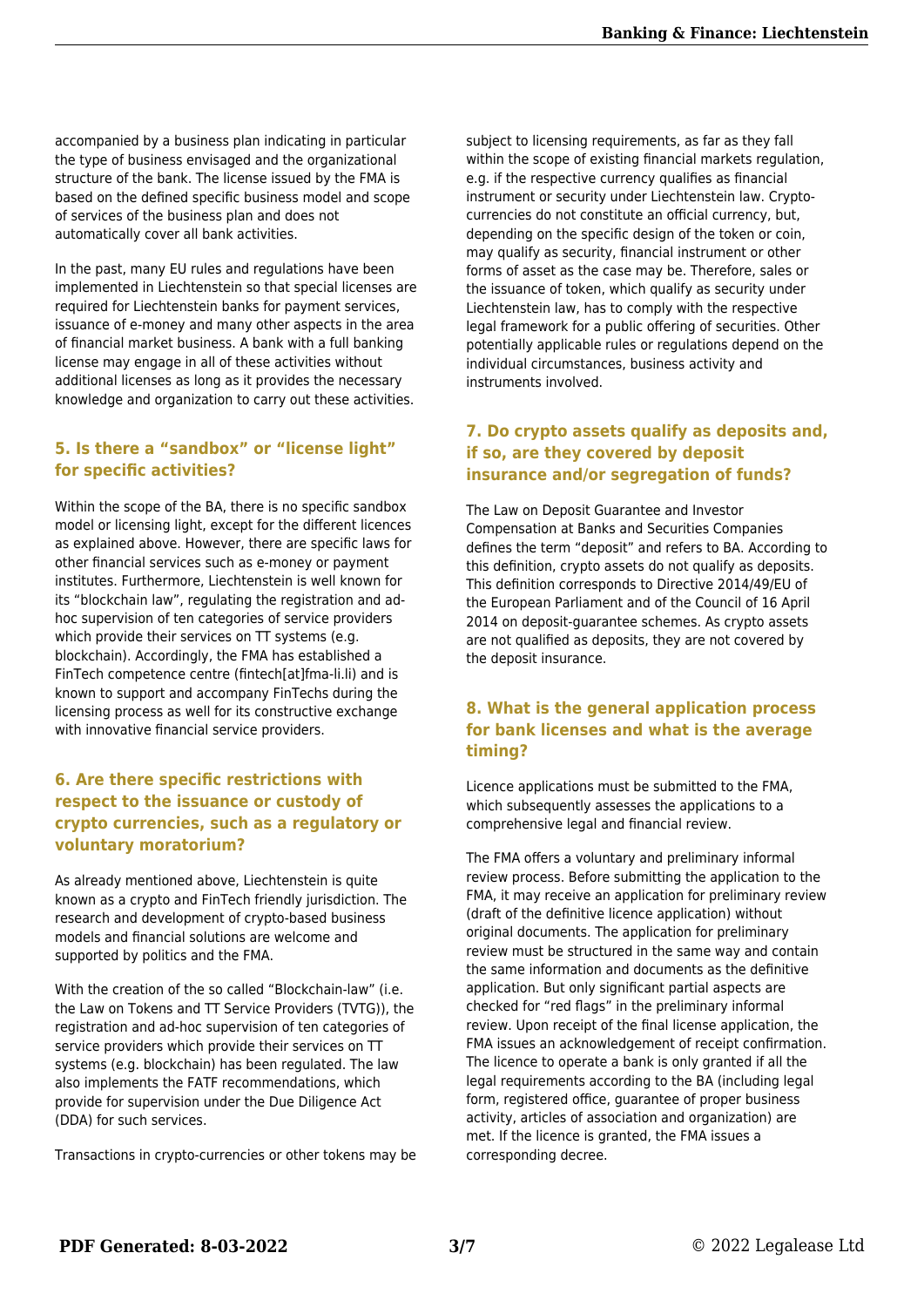The duration of the approval procedure depends primarily on the conclusiveness and completeness of the information and documents provided within the application. Any refusal must be notified to the applicant within six months of receipt of the application or, if the application is incomplete, within six months of the submission of the required information. In any case, the FMA must decide within twelve months after the receipt of the application. The public fee levied by the FMA for the granting of a licence amounts to CHF 100.000.00 for a bank and CHF 30.000.00 for an investment firm.

#### **9. Is mere cross-border activity permissible? If yes, what are the requirements?**

As a member of the EEA, Liechtenstein participates in the four economic freedoms (services, capital, persons, goods) within the EU. As a result, European law heavily influences financial regulation in Liechtenstein. As such, Liechtenstein has a European passport for its financial market companies as well as for its financial market products.

The first-time cross-border activity of an EEA bank in Liechtenstein by way of free movement of services is possible and requires notification to the FMA by the competent home country authority ("passporting"). The FMA closely cooperates with the competent authorities of the other EEA member states within the scope of its supervision.

However, the Liechtenstein Banking Act does not provide for cross-border licenses for banks from non-EEA countries and a general MIFID II third-country passport is currently not available for such firms. Banks from non-EEA countries must therefore establish a branch in Liechtenstein and obtain a corresponding licence. Branches of a non-EEA bank operating with a branch licence within the EEA may not provide cross-border services.

#### **10. What legal entities can operate as banks? What legal forms are generally used to operate as banks?**

Under Liechtenstein law (Banking Act) banks and investment firms may only be established in the legal form of a stock company (AG) or a European company (SE). Under certain circumstances, the FMA can allow exceptions of other legal forms.

#### **11. What are the organizational requirements for banks, including with respect to corporate governance?**

In general, banks must have a proper internal organization, whereas organizational requirements for banks are related to the size of the bank, the nature of the business activities and the services provided.

Pursuant to the BA, banks must be organised according to their scope of business and require:

- a. a board of directors consisting of at least 3 members for the overall management, supervision and control;
- b. a management board responsible for the operational business consisting of at least two members who are jointly responsible for their activities and who may not be members of the board of directors at the same time;
- c. an internal audit department reporting directly to the board of directors;
- d. a permanent and effective independent compliance function, which monitors the persons responsible for the provision of services with respect to compliance with the law;
- e. a risk management system independent of operations;
- f. appropriate procedures via which employees can report violations of the BA and CRR.

Key personnel must be fit and proper and sufficiently qualified in terms of education and experience in the sector and must be of good repute.

To the extent appropriate to the type, scope or complexity of the business activity, the FMA can oblige a bank to establish an independent risk management system. In addition, banks that are of significant importance due to their size, internal organisation and the nature, scope and complexity of their business shall establish a risk committee, a nomination committee and an audit committee.

Under Liechtenstein law, the registered head office of a bank must be located in Liechtenstein. Banks must be organised in a permitted legal form, thus as a stock company (AG) or European company (Societas Europea – SE). The minimum initial capital of a bank amounts to at least CHF 10 million and must be fully paid up by the time the business activity commences. The business plan must show that the initial capital, including initial expenses, will not be fallen short of (minimum capital). It should be noted that the FMA may prescribe a different initial capital in justified cases depending on the type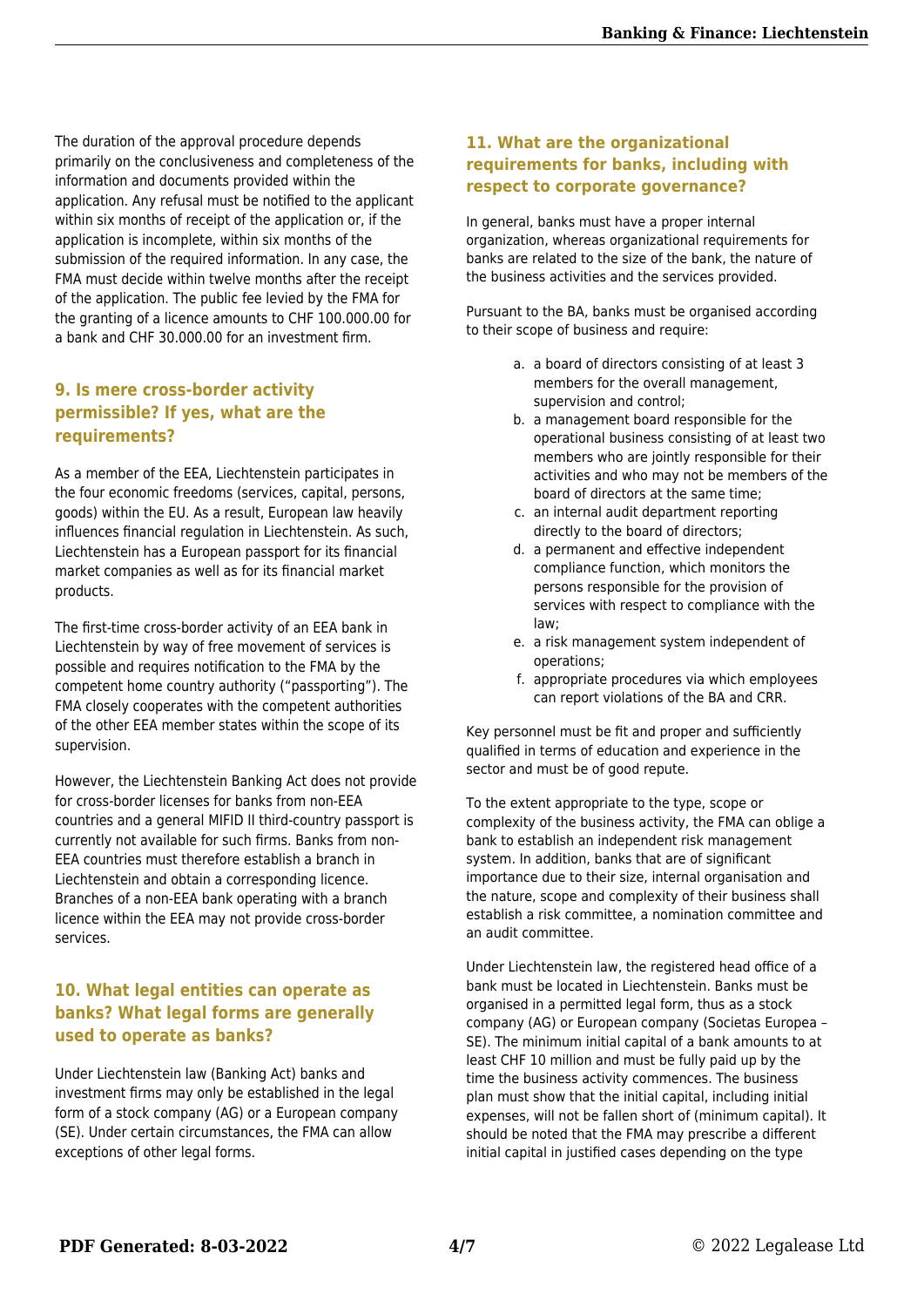and scope of the business. Furthermore, there is a requirement to have an investor compensation scheme in place as well as appropriate procedures for employees to report violations of the Banking Act and the CRR.

Shareholders with qualifying holdings must comply with the interest of ensuring the sound and prudent management of the Bank. Further details regarding the bank's organization are provided by law and regulatory guidelines. Lower regulatory requirements and approval standards may apply, if not a full banking license, but an investment firm license with only a limited spectrum of services is obtained.

#### **12. Do any restrictions on remuneration policies apply?**

The CRD IV/CRR provisions on remuneration are applicable, covering the remuneration of certain employee categories and high-income personnel, fixed and variable remuneration as well as organizational aspects.

#### **13. Has your jurisdiction implemented the Basel III framework with respect to regulatory capital? Are there any major deviations, e.g., with respect to certain categories of banks?**

Liechtenstein, being part of the EEA, has implemented and fully complies with the CRD IV/CRR framework, which reflects the Basel III standards. The CRD has been transposed into national law and the CRR (EU) No 575/2013 as well as the associated implementing and delegated acts are legally binding and applied accordingly. As part of the EEA, EU legislation that has been included into the EEA Acquis, is either directly applicable or is transposed into Liechtenstein law. Further, the FMA regularly follows guidance by European regulators (such as the European securities and markets authority ESMA or the European banking authority EBA).

#### **14. Are there any requirements with respect to the leverage ratio?**

Compare the answer above under section 12.

**15. What liquidity requirements apply? Has your jurisdiction implemented the Basel III liquidity requirements, including regarding LCR and NSFR?**

See the answer above under section 12.

#### **16. Do banks have to publish their financial statements? Is there interim reporting and, if so, in which intervals?**

Yes, banks have to prepare and publish an annual report, annual disclosure report and, if applicable a consolidated annual report and a cash flow statement. Banks and investment firms with a balance sheet total of at least CHF 100 million must also prepare interim financial statements every six months.

#### **17. Does consolidated supervision of a bank exist in your jurisdiction? If so, what are the consequences?**

Yes. The provisions of the CRD-IV-package and MIFID II framework apply as well as the provisions on financial conglomerates.

#### **18. What reporting and/or approval requirements apply to the acquisition of shareholdings in, or control of, banks?**

The BA provides for specific licensing requirements. The FMA applies them in accordance with the Joint Guidelines on the Supervisory Assessment of Acquisitions and Increases of qualifying holdings in the financial sector (JC/GL/2016/01) of 20 December 2016, which were adopted by the European Supervisory Authorities, the European Banking Authority (EBA), the European Insurance and Occupational Pensions Authority (EIOPA) and the European Securities and Markets Authority (ESMA).

Any intended direct or indirect acquisition of a qualifying holding in a bank must be notified to the FMA in writing by the person interested in the acquisition. Further, any intended direct or indirect increase of a qualified participation must be notified if, as a result of the increase, the thresholds of 20%, 30% or 50% of the capital or voting rights of the bank are reached or exceeded, or the bank would become a subsidiary of an acquirer.

The shareholder who holds a qualifying holding must comply with the interest of ensuring the sound and prudent management of the bank. Therefore, the FMA examines the suitability and financial soundness of an interested acquirer in a qualifying holding, taking into account also the likely influence of the interested acquirer on the bank. The FMA may object, if the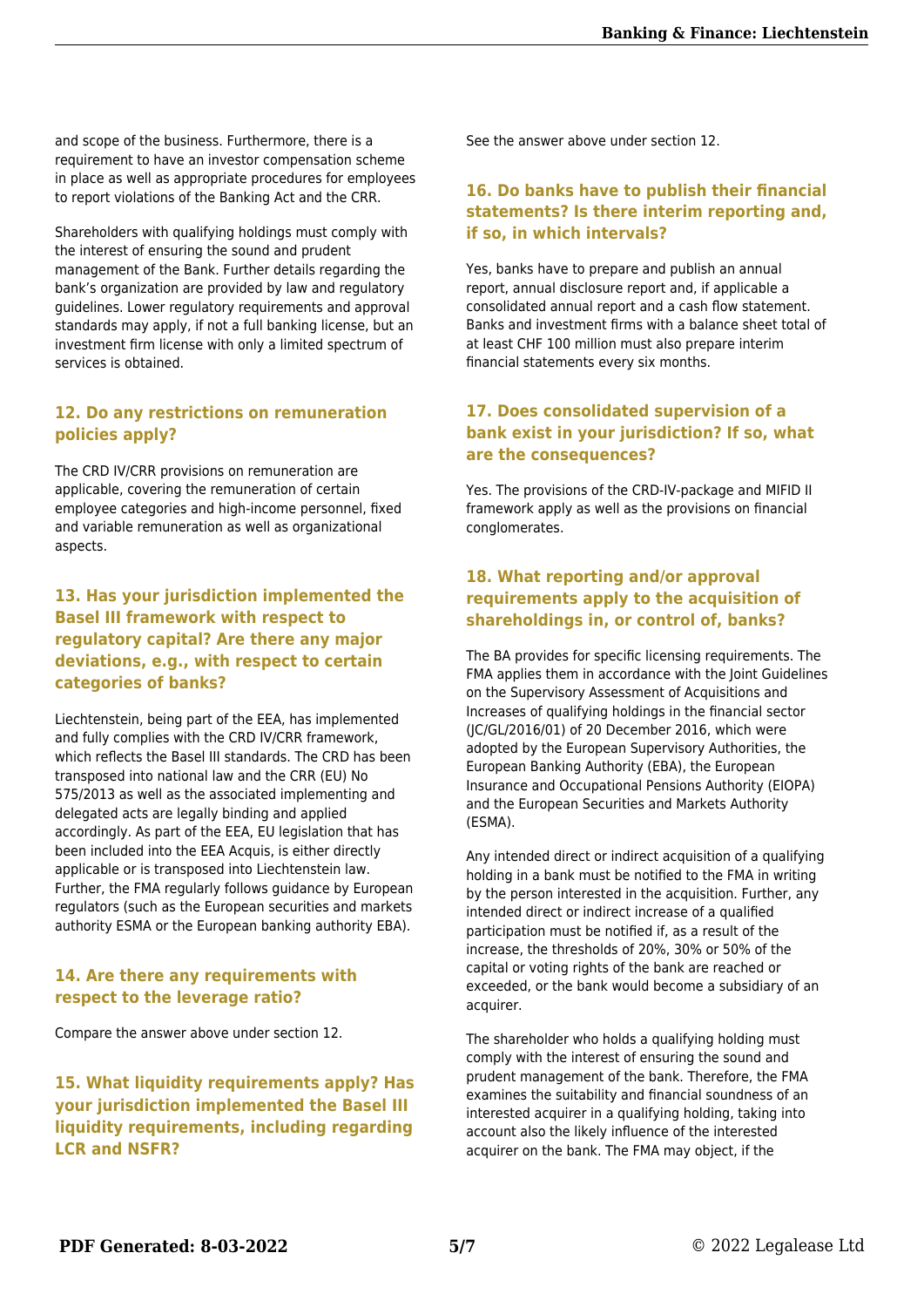influence of the acquirer could impair the prudent and sound management of the bank. If a shareholding is acquired or increased despite the objection of the FMA, the voting right of the acquirer may not be exercised until the objection has been amended or revoked by appeal or the objection has been withdrawn by the FMA. A vote cast despite an objection shall be null and void.

If shares of the bank are admitted to trading on a regulated market, the bank shall inform the FMA at least annually about the identity of the qualifying shareholders known to it and the amount of such holdings.

#### **19. Does your regulatory regime impose conditions for eligible owners of banks (e.g., with respect to major participations)?**

Yes. The FMA examines the suitability and financial soundness of an interested acquirer in a qualifying holding according the process described above. The examination includes inter alia the following aspects:

- a. the identity of the proposed acquirer;
- b. the shareholder structure and beneficial owners;
- c. the good repute and experience of the proposed acquirer;
- d. the financial soundness of any person who, as a result of the acquisition or increase, will direct the bank;
- e. the potential risks with regard to compliance with regulatory requirements and effectiveness of supervision and exchange of information with competent authorities;
- f. the potential risks with regard to money laundering or terrorist financing.

#### **20. Are there specific restrictions on foreign shareholdings in banks?**

See the answers 17 and 18. No additional specific restrictions apply.

#### **21. Is there a special regime for domestic and/or globally systemically important banks?**

See our answer above under section 12.

#### **22. What are the sanctions the regulator(s) can order in the case of a violation of**

#### **banking regulations?**

In case of violation of banking regulations, the FMA as the competent authority is obliged and authorised by law to issue orders and to impose sanctions, which can lead to the revocation, expiry and withdrawal of the licence and dissolution of a bank.

Further sanctions, such as fines and imprisonment of up to three years, depend on the type of violation and are imposed by the FMA or the Liechtenstein Princely Court of lustice.

#### **23. What is the resolution regime for banks?**

Liechtenstein has implemented and transposed the Bank Recovery and Resolution Directive 2014/59/EU (BRRD) into national law. On January 1st, 2017, the Law on Recovery and Resolution of Banks and Investment Firms (Sanierungs- und Abwicklungsgesetz/"SAG") came into effect.

#### **24. How are client's assets and cash deposits protected?**

In accordance with EU directives, Art. 7 of the Liechtenstein Banking Act contains provisions on the guarantee of bank deposits and the protection of investors. The law requires banks and other financial service providers to ensure adequate protection of deposits and investments with supervised financial service providers by establishing separate organisations or by participating in foreign protection schemes.

In 2001, the Liechtenstein Bankers Association (LBA) decided to implement an autonomous solution and established the Deposit Guarantee and Investor Protection Foundation of the Liechtenstein Bankers Association (EAS), later reorganised and renamed as Deposit Guarantee and Investor Compensation Foundation PCC (Einlagensicherungs- und Anlegerentschädigungsstiftung SV, EAS), after the institution had been extended to also cover other financial intermediaries. The majority of regulated financial institutes in Liechtenstein has joined the EAS.

#### **25. Does your jurisdiction know a bail-in tool in bank resolution and which liabilities are covered?**

Yes. Liechtenstein has transposed the Bank Recovery and Resolution Directive 2014/59/EU (BRRD) into national law (cp. question 22 above), which inter alia